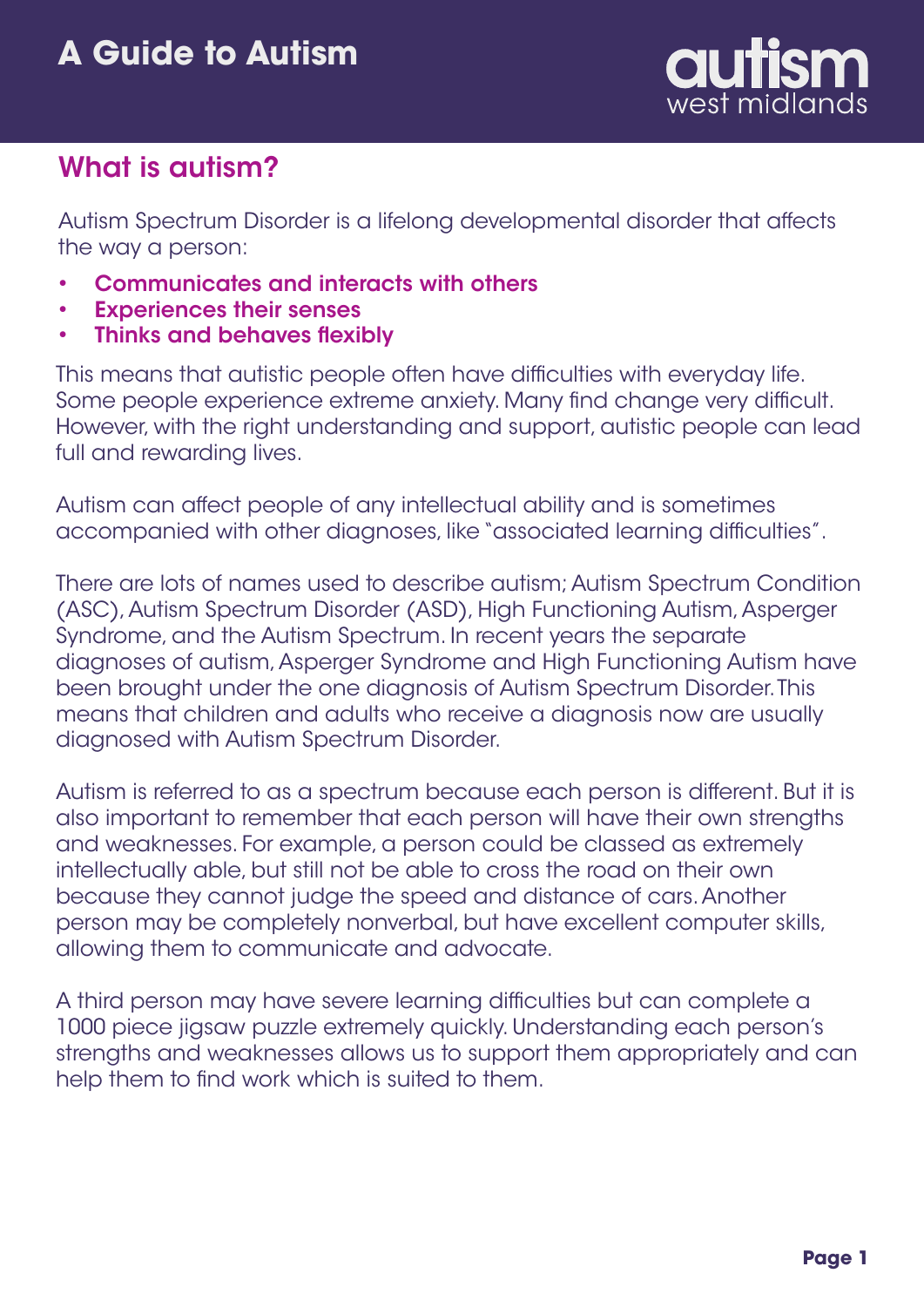

## Key facts about autism:

- It is life-long. •
- It affects people from different backgrounds all over the world. •
- The brain of an autistic person develops and functions in a different way from the brain of a non-autistic person. •
- Autistic people tend to see, hear, taste, touch and smell the world differently, their balance can also be affected. •
- Autism is genetic; it can affect more than one family member. •

## Some autistic people may find it hard to:

- Make sense of the world •
- Make conversation •
- Understand some of the subtleties of social language •
- Be adaptable to new situations •
- Understand emotions •
- Reason and make decisions •
- Maintain good mental health and wellbeing. •

#### Autism and the senses

Many autistic people have difficulty processing everyday sensory information like sounds, sights and smells.They might be over- or under-sensitive to any of their senses, and this can have a profound effect on a person's life. Small changes to the environment can make a big difference.

## Special interests

Autism can also mean people develop a particular strength or focused interest. Sometimes, the autistic person can appear to be "obsessed" with their special interest. However, autistic people will often say their interest brings them pleasure and allows them to relax. When they are anxious, they may feel they need to spend more time on their special interest to cope. Understanding the person you support will help to ensure their special interest is well managed, bringing them pleasure, calm and even sometimes employment. In some cases, a person's special interest leads them to become quite famous, for example the artist Stephen Wiltshire or the scientist Temple Grandin.